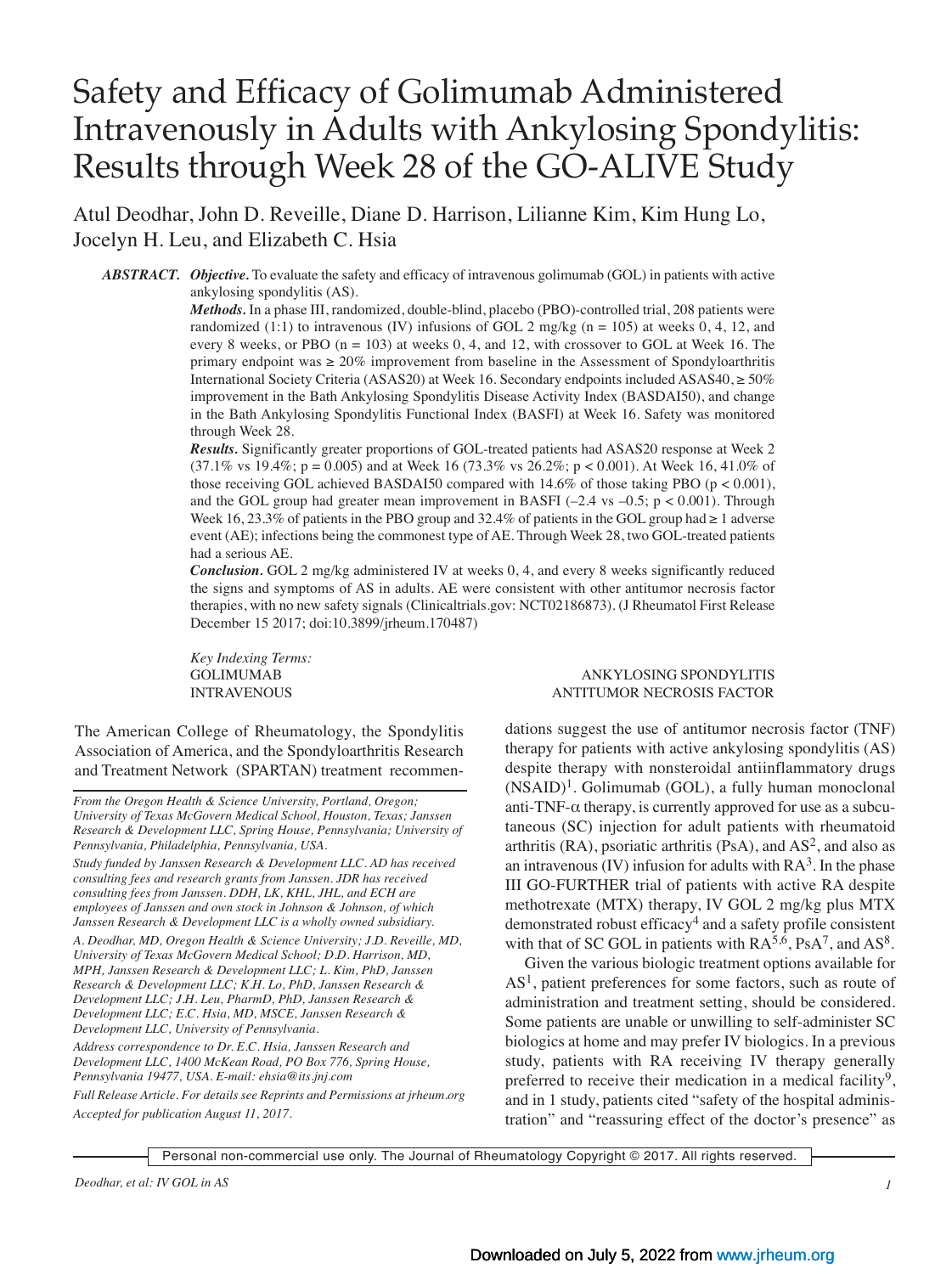reasons for preferring to receive their medication in a healthcare facility<sup>10</sup>. Some patients also prefer the less frequent dosing interval for IV therapies compared with SC therapies $10$ . The approved dosing frequency for IV GOL in patients with RA is every 8 weeks after an induction regimen of 2 doses 4 weeks apart<sup>3</sup> compared with monthly injections for SC GOL2 and more frequent administrations (weekly or biweekly) for other SC anti-TNF therapies<sup>11,12</sup>. In the GO-ALIVE study, the safety and efficacy of IV GOL were evaluated in patients with AS, and results through Week 28 are reported herein.

### **MATERIALS AND METHODS**

*Patients*. Those eligible were adults (aged  $\geq$  18 yrs) with a diagnosis of AS (defined by the modified New York criteria13) for at least 3 months, having symptoms of active disease [Bath Ankylosing Spondylitis Disease Activity Index (BASDAI)<sup>14</sup>  $\geq$  4, a visual analog scale (0–10 cm) score for total back pain of ≥ 4] at screening and at baseline, a high-sensitivity C-reactive protein level of ≥ 0.3 mg/dl, and either an inadequate response or intolerance to NSAID. Patients with complete ankylosis of the spine were eligible, but were limited to 10% of the study population. Concomitant use of MTX (≤ 25 mg/week), sulfasalazine (SSZ), hydroxychloroquine (HCQ), NSAID, other analgesics, and low-dose oral corticosteroids (dose equivalent to  $\leq 10$ mg prednisone/day) was permitted at stable doses; patients were excluded if they had received systemic disease-modifying antirheumatic drugs other than MTX, SSZ, or HCQ within 4 weeks of the first study agent administration. A maximum of 20% of the study population could have received prior treatment with 1 anti-TNF other than GOL. These patients could not have experienced primary failure (defined as lack of response or discontinuation due to lack of efficacy within the first 16 weeks of treatment) to the anti-TNF therapy and could not have received the anti-TNF therapy within 3 months before the first study agent administration (except etanercept within 6 weeks). Previous treatment with other biologics, tofacitinib, or other Janus kinase inhibitors was not permitted.

 Patients were screened for tuberculosis (TB) within 6 weeks before the first administration of study agent. Patients with evidence of active TB were excluded. Patients with latent TB were eligible if they were currently receiving treatment for latent TB.

*Study design.* GO-ALIVE was a phase III, double-blind, placebo (PBO)-controlled trial. Eligible patients were randomly assigned (1:1) using an interactive Web–response system to receive IV infusions of PBO at weeks 0, 4, and 12 or GOL 2 mg/kg at weeks 0, 4, 12, and every 8 weeks thereafter. Patients in the PBO group crossed over to receive GOL 2 mg/kg at weeks 16 and 20 and every 8 weeks thereafter. Patients randomized to the GOL group received a PBO infusion at Week 16 to maintain the blind. Randomization was stratified by geographic region and prior anti-TNF therapy (yes/no).

 This trial was registered with clinicaltrials.gov (NCT02186873) and was conducted in accordance with the principles of the Declaration of Helsinki and Good Clinical Practices. All patients were required to give written informed consent before any study-related procedures were performed. The protocol was approved by Schulman Associates IRB for 10 sites in Canada (approval number: 201404734) and the United States (approval number: 201404241); the remaining 36 sites received approval from their local ethics committees.

*Assessments.* The primary endpoint was the proportion of patients who achieved an improvement of  $\geq 20\%$  in the Assessment of Spondyloarthritis International Society criteria (ASAS20 response)<sup>15</sup> at Week 16. Other efficacy endpoints included ASAS40 response, ASAS partial remission<sup>15</sup>, ASAS 5/6 response16, Ankylosing Spondylitis Disease Activity Score (ASDAS) inactive disease  $(< 1.3)$ ,  $\geq 50\%$  improvement in BASDAI (BASDAI50 response), and changes in the Bath Ankylosing Spondylitis Metrology Index (BASMI)<sup>17</sup>. Enthesitis was assessed using the University of California San Francisco enthesitis index18. Improvements in physical function were evaluated using the Bath Ankylosing Spondylitis Functional Index  $(BASTI)<sup>19</sup>$ . Health-related quality of life (HRQOL) was evaluated using the physical and mental component summary (PCS/MCS) scores of the Medical Outcomes Study Short Form-36 questionnaire (SF-36) and the Ankylosing Spondylitis Quality of Life (ASQoL) questionnaire20.

 Patients were monitored throughout the study for adverse events (AE), including hematology and chemistry assessments. Serum samples for the determination of GOL concentrations were collected through Week 20. These samples were also used for evaluation of the presence of antibodies to GOL using a recently developed, highly sensitive, drug-tolerant, enzyme immunoassay method in patients who received ≥ 1 administration of GOL and had  $\geq 1$  postadministration sample available.

*Statistical analysis.* The primary endpoint was the proportion of patients achieving an ASAS20 response at Week 16. Major secondary endpoints were ASAS40 response, BASDAI50 response, and change from baseline in BASFI, all at Week 16. For composite endpoints, missing components were imputed using last observation carried forward methodology if only some but not all components were missing; if all components were missing, those patients were classified as nonresponders for dichotomous endpoints. Patients who initiated prohibited therapies increased the dose of SSZ, MTX, HCQ, or oral corticosteroids above baseline level, or discontinued study agent owing to lack of efficacy prior to Week 16 were to be classified as nonresponders; no patient met these criteria. A Cochran-Mantel-Haenszel (CMH) test was used to test differences between treatment groups for dichotomous endpoints. Mixed-effect model for repeated measures methodology based on observed data was used to analyze the controlled continuous endpoints. All statistical tests were performed at a 2-sided  $\alpha = 0.05$  level. To control for multiplicity, major secondary endpoints were tested sequentially (according to the order listed above) only when the primary endpoint achieved statistical significance. In addition, 5 other controlled secondary endpoints were also tested sequentially in the following order: change from baseline in SF-36 PCS, change from baseline in SF-36 MCS, proportion of patients achieving ASAS partial remission, change from baseline in ASQoL, and change from baseline in BASMI (linear) $^{21}$ , all at Week 16. For other efficacy endpoints, nominal p values were provided.

 It was estimated that 100 patients in each treatment group would provide about 93% power to detect the treatment difference between PBO and GOL for the primary endpoint assuming a PBO response rate of 25% and a GOL response rate of 40% (patients with prior anti-TNF therapy) and 50% (patients with no prior anti-TNF therapy), using a CMH test at  $\alpha = 0.05$ (2-sided).

## **RESULTS**

*Patient disposition and baseline characteristics*. Data for this report were collected from September 2014 to March 2016. There were 312 patients screened from 46 sites; of these, 208 from 40 sites in 8 countries (Canada, Germany, Republic of Korea, Mexico, Poland, Russia, Ukraine, and the United States) were randomized to PBO ( $n = 103$ ) or GOL ( $n = 105$ ) and treated. Through Week 16, 4 patients (all in the PBO group) discontinued treatment: 3 withdrew consent and 1 was lost to followup (Figure 1). After Week 16 and through Week 28, 1 additional patient (GOL group) discontinued treatment; this patient discontinued study agent because of AE of increased alanine aminotransferase (ALT) and increased aspartate aminotransferase (AST), neither considered by the investigator to be related to study medication.

 Overall, 78% of patients were male, and the mean age was 39 years. Mean time since AS diagnosis was 5.5 years; 89.9%

Personal non-commercial use only. The Journal of Rheumatology Copyright © 2017. All rights reserved.

*2 The Journal of Rheumatology 2018; 45:3; doi:10.3899/jrheum.170487*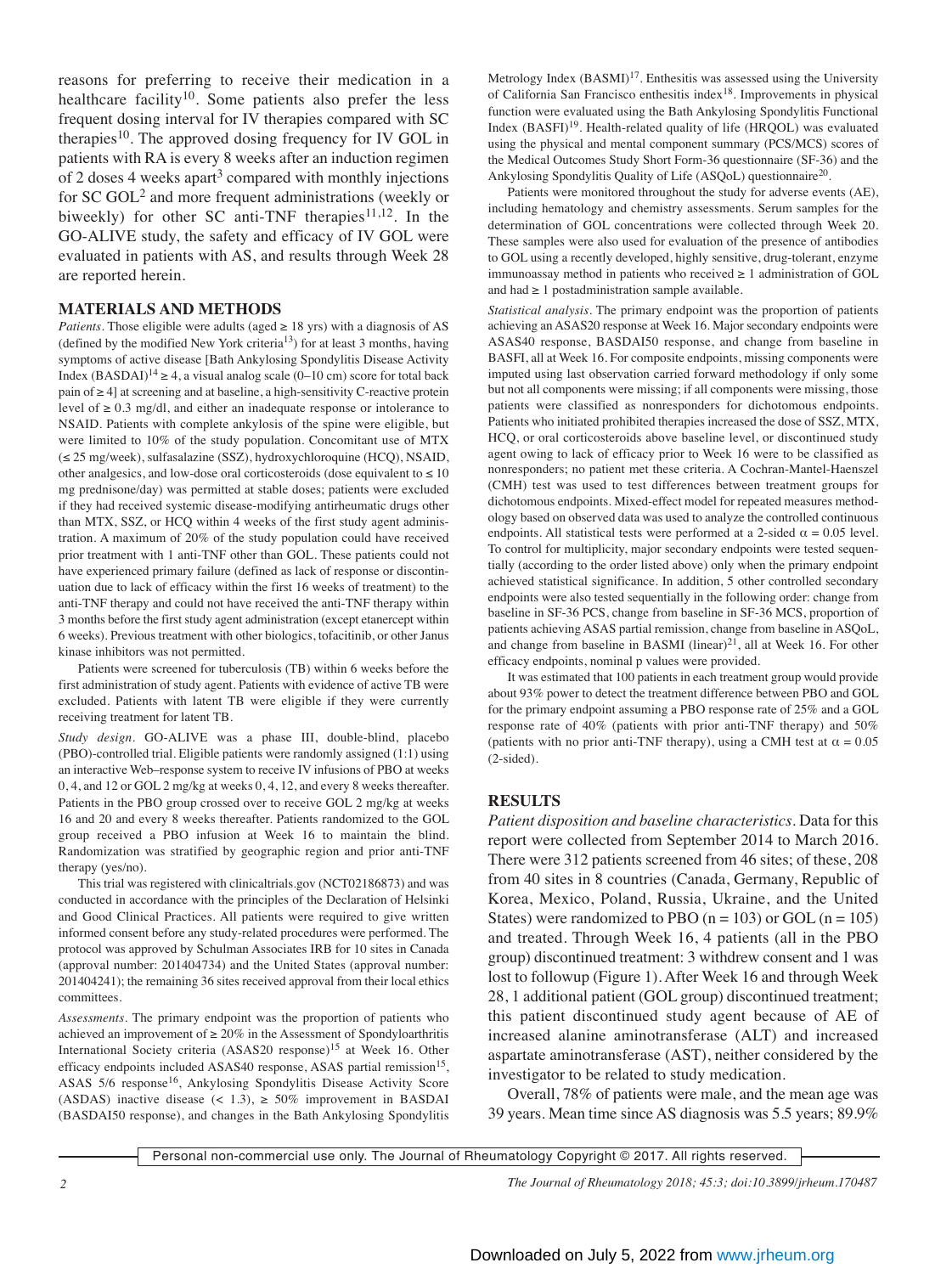

*Figure 1.* Patient disposition through Week 28. AE: adverse event.

were HLA-B27–positive, and 12 patients (5.8%) had complete ankylosis of the spine (Table 1). Baseline demographic and disease characteristics were generally comparable between the treatment groups. Thirty patients (PBO,  $n = 14$ ; GOL,  $n = 16$ ) had received prior therapy with 1 anti-TNF agent.

*Clinical efficacy and HRQOL.* The primary endpoint was achieved by 73.3% of patients in the GOL group who demonstrated an ASAS20 response compared with 26.2% in the PBO group at Week 16 ( $p < 0.001$ ; Table 2), with a significantly greater proportion of GOL-treated patients having an ASAS20 response at Week 2 compared with PBO (37.1% vs 19.4%;  $p = 0.005$ ). The robustness of the primary endpoint was supported by 8 sensitivity analyses using various data handling and treatment failure rules (data not shown). Greater proportions of patients in the GOL group had  $\geq 20\%$ improvement in each of the 4 individual ASAS components (patient's global assessment of disease activity, patient's global assessment of total back pain, BASFI, and inflammation) at Week 16 compared with PBO (Table 2). In addition, significantly greater proportions of patients in the GOL group achieved ASAS40 response, ASAS partial remission, and ASAS 5/6 response at Week 16 compared with PBO (Table 2). After Week 16, the proportions of patients achieving an ASAS20 and ASAS40 response were maintained through Week 28 for patients in the GOL group; among patients who initially received PBO and crossed over to GOL at Week 16, improvements were observed at Week 20 and maintained through Week 28 (Figure 2).

 Other measures of disease activity were also evaluated. The proportion of patients with a BASDAI50 response was also significantly greater in the GOL group compared with PBO at Week 16 (Table 2). Additionally, the mean change in ASDAS score from baseline to Week 16 was –0.4 in the PBO group and  $-2.0$  in the GOL group ( $p < 0.001$ ). Response rates for ASDAS inactive disease were also significantly greater in the GOL group compared with PBO at Week 2 (7.6% vs 0%;  $p = 0.004$ ) and Week 16 (20.0% vs 2.9%;  $p < 0.001$ ). For patients randomized to PBO, the proportions of patients achieving BASDAI50 response and ASDAS inactive disease increased at Week 20, following crossover to GOL, and were maintained through Week 28 (Figure 2).

 The mean improvement in physical function (BASFI) at Week 16 was also significantly greater in the GOL group compared with PBO  $(-2.4 \text{ vs } -0.5; \text{ p } < 0.001)$ . The mean improvement from baseline in BASMI score was also greater in the GOL group compared with PBO at Week  $16$  ( $-0.4$  vs  $-0.1$ ;  $p = 0.001$ ). At Week 28, the mean change from baseline in BASMI score for patients in the PBO group  $(-0.3)$ , who began receiving GOL at Week 16, improved nearly to that for patients in the GOL group  $(-0.4)$ . Among patients with enthesitis at baseline, those in the GOL group had greater mean changes from baseline in enthesitis score when compared with the PBO group at weeks  $2$  (-2.3 vs -0.7) and 16 (-3.5) vs  $-1.2$ ;  $p < 0.001$  for both).

 Patients in the GOL group also had significantly greater improvements in HRQOL at Week 16 compared with the PBO group, as demonstrated by mean improvements from baseline in SF-36 PCS/MCS and ASQoL scores (Table 3).

 Among patients with complete ankylosis of the spine at study enrollment, 0 of 7 in the PBO group and 3 of 5 (60.0%) in the GOL group achieved an ASAS20 response at Week 16  $= 0.018$ ). Additionally, in posthoc analyses in this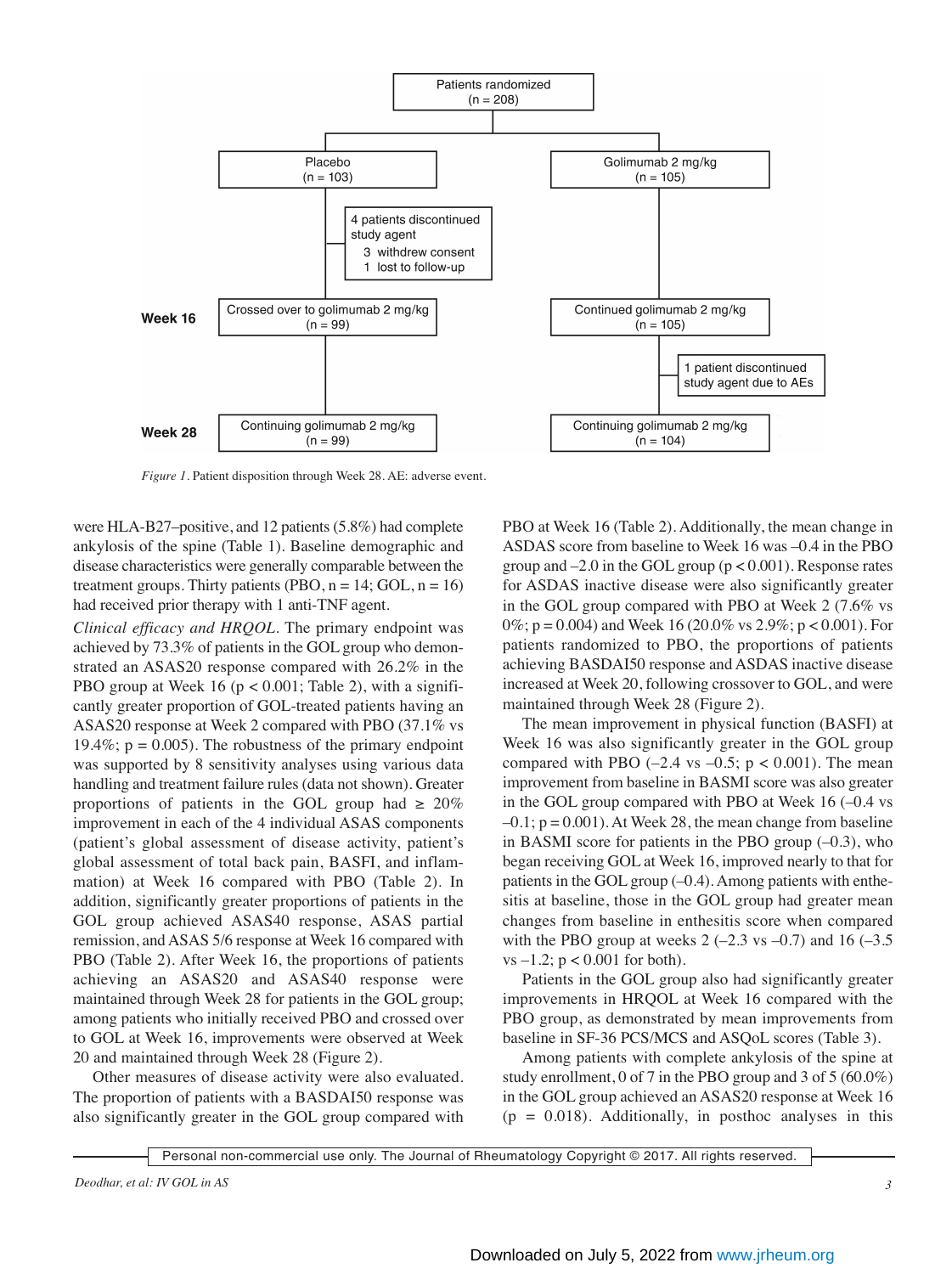|  |                                                    |  | Table 1. Baseline demographic and disease characteristics. Data are |  |
|--|----------------------------------------------------|--|---------------------------------------------------------------------|--|
|  | presented as mean $\pm$ SD unless otherwise noted. |  |                                                                     |  |

| Characteristics                          | Placebo         | Golimumab,<br>$2$ mg/kg |
|------------------------------------------|-----------------|-------------------------|
| Patients randomized, n                   | 103             | 105                     |
| Age, yrs                                 | $39.2 \pm 10.8$ | $38.4 \pm 10.1$         |
| Male, $n$ (%)                            | 77 (74.8)       | 86 (81.9)               |
| Time since inflammatory back pain        |                 |                         |
| first occurred, yrs                      | $11.6 \pm 9.1$  | $10.2 \pm 8.9$          |
| Time since diagnosis of AS, yrs          | $5.5 \pm 5.9$   | $5.6 \pm 6.6$           |
| Patients with complete ankylosis of      |                 |                         |
| the spine, $n$ $(\%)$                    | 7(6.8)          | 5(4.8)                  |
| <b>ASAS</b> components                   |                 |                         |
| Patient's global assessment of disease   |                 |                         |
| activity, VAS 0-10 cm                    | $7.1 \pm 1.7$   | $7.3 \pm 1.3$           |
| Patient's assessment of total back pain, |                 |                         |
| VAS 0-10 cm                              | $7.3 \pm 1.5$   | $7.2 \pm 1.3$           |
| <b>BASFI</b>                             | $6.1 \pm 2.0$   | $6.3 \pm 1.9$           |
| Inflammation                             | $7.4 \pm 1.6$   | $7.3 \pm 1.5$           |
| <b>BASDAI</b>                            | $7.1 \pm 1.2$   | $7.0 \pm 1.2$           |
| <b>ASDAS</b>                             | $4.1 \pm 0.8$   | $4.2 \pm 0.7$           |
| <b>BASMI</b>                             | $5.0 \pm 0.8$   | $5.0 \pm 0.9$           |
| CRP, mg/l                                | $19.3 \pm 16.7$ | $20.0 \pm 18.2$         |
| Prior anti-TNF therapy, n                |                 |                         |
| Adalimumab                               | 0               | 1                       |
| Certolizumab                             | 3               | 8                       |
| Etanercept                               | $\overline{2}$  | $\theta$                |
| Infliximab                               | $\mathbf Q$     | 7                       |
| SF-36 PCS score                          | $32.1 \pm 5.9$  | $32.4 \pm 5.6$          |
| SF-36 MCS score                          | $41.9 \pm 10.2$ | $40.0 \pm 10.4$         |
| <b>ASQoL</b>                             | $12.4 \pm 4.1$  | $12.8 \pm 4.0$          |
| Concomitant medication use               |                 |                         |
| Oral corticosteroids                     |                 |                         |
| Patients, $n$ (%)                        | 23(22.3)        | 32(30.5)                |
| Dose, mg/day <sup>a</sup>                | $6.1 \pm 2.5$   | $7.8 \pm 2.7$           |
| <b>MTX</b>                               |                 |                         |
| Patients, $n$ (%)                        | 21(20.4)        | 15(14.3)                |
| Dose, mg/week                            | $13.7 \pm 5.0$  | $16.7 \pm 4.9$          |
| NSAID, $n$ $(\%)$                        | 90 (87.4)       | 94 (89.5)               |
| Sulfasalazine, $n$ $(\%)$                | 39 (37.9)       | 41 (39.0)               |

aDose equivalent to prednisone/day. AS: ankylosing spondylitis; ASAS: ASsessment in Ankylosing Spondylitis International Working Group criteria; ASDAS: Ankylosing Spondylitis Disease Activity Score; ASQoL: Ankylosing Spondylitis Quality of Life; BASDAI: Bath Ankylosing Spondylitis Disease Activity Index; BASFI: Bath Ankylosing Spondylitis Functional Index; BASMI: Bath Ankylosing Spondylitis Metrology Index; CRP: C-reactive protein; MTX: methotrexate; NSAID: nonsteroidal antiinflammatory drugs; SF-36 PCS/MCS: physical and mental component summary of the Medical Outcomes Study Short Form-36 questionnaire; TNF: tumor necrosis factor; VAS: visual analog scale.

subgroup, the response rates for ASAS40 and BASDAI50 and mean changes from baseline in BASFI and BASMI scores were numerically greater in the GOL group compared with PBO (Appendix 1).

*Analysis of AE.* Through Week 16, 23.3% of patients in the PBO group and 32.4% of patients in the GOL group had 1 or more AE (Table 4). Infections were the most common type of AE (PBO, 7.8%; GOL, 11.4%); of these, nasopharyngitis

*Table 2.* Clinical efficacy at Week 16. Data presented as n (%) unless otherwise noted.

| Characteristics                                          | Placebo   | Golimumab,<br>$2 \text{ mg/kg}$                |  |  |
|----------------------------------------------------------|-----------|------------------------------------------------|--|--|
| Patients randomized, n                                   | 103       | 105                                            |  |  |
| ASAS20                                                   | 27(26.2)  | $77(73.3)$ **                                  |  |  |
| ASAS40                                                   | 9(8.7)    | $50(47.6)$ **                                  |  |  |
| ASAS partial remission                                   | 4(3.9)    | $17(16.2)^*$                                   |  |  |
| ASAS 5/6 response                                        | 12(11.7)  | 68 (64.8)**                                    |  |  |
| <b>ASDAS</b> inactive disease                            | 3(2.9)    | $21(20.0)*$                                    |  |  |
| BASDAI50                                                 | 15(14.6)  | 43 $(41.0)*$                                   |  |  |
| Change from baseline in ASDAS,                           |           |                                                |  |  |
| $n$ (mean $\pm$ SD)                                      |           | $102 (-0.4 \pm 0.8)$ 104 $(-2.0 \pm 1.0^{**})$ |  |  |
| Change from baseline in BASFI,                           |           |                                                |  |  |
| $n$ (mean $\pm$ SD)                                      |           | 98 $(-0.5 \pm 2.0)$ 105 $(-2.4 \pm 2.1^{**})$  |  |  |
| Change from baseline in BASMI (linear),                  |           |                                                |  |  |
| $n$ (mean $\pm$ SD)                                      |           | $96 (-0.1 \pm 0.5)$ $100 (-0.4 \pm 0.6**)$     |  |  |
| Patients with $\geq 20\%$ improvement in ASAS components |           |                                                |  |  |
| Patient's global assessment of                           |           |                                                |  |  |
| disease activity                                         | 34(33.0)  | 86 (81.9)**                                    |  |  |
| Patient's assessment of total back pain                  | 38 (36.9) | 74 (70.5)**                                    |  |  |
| <b>BASEI</b>                                             | 33 (32.0) | 75 (71.4)**                                    |  |  |
| Inflammation                                             | 37(35.9)  | 83 (79.0)**                                    |  |  |

\* p < 0.01. \*\* p ≤ 0.001. ASAS20/40: ≥ 20%/40% improvement in ASsessment in Ankylosing Spondylitis (ASAS) International Working Group criteria; ASDAS: Ankylosing Spondylitis Disease Activity Score; BASDAI50:  $\geq$  50% improvement in Bath Ankylosing Spondylitis Disease Activity Index; BASFI: Bath Ankylosing Spondylitis Functional Index; BASMI: Bath Ankylosing Spondylitis Metrology Index.

and upper respiratory tract infection were the most frequent. Three patients, all in the GOL group (2.9%), had an infusion reaction (fatigue, dizziness, rash); none was considered serious or severe. Two patients had a serious AE (SAE; pneumonia,  $n = 1$ ; pancreatitis,  $n = 1$ ; both occurred in the GOL group. Three patients, all in the PBO group, reported eye disorders through Week 16; 1 patient reported eye pain with no history of other eye symptoms, and 2 patients with a history of uveitis that was not ongoing at the start of the trial reported iritis  $(n = 1)$  and uveitis  $(n = 1)$  through Week 16.

 Through Week 28, 34.8% of all GOL-treated patients (i.e., all patients in the GOL group and all patients in the PBO group who received  $\geq 1$  infusion of GOL) had  $\geq 1$  AE (Table 4); infections were the most common type (17.2%). No additional patients experienced an infusion reaction or an SAE between weeks 16 and 28. There were no reports of new or worsening inflammatory bowel disease and no reports of depression, demyelination, opportunistic infection, malignancy, or death through Week 28. There were no cases of anaphylaxis or serum sickness–like reactions.

 Through Week 28, 22.1% of all GOL-treated patients had an ALT value in the normal range at baseline and a postbaseline abnormal ALT value. Most of these patients had maximum ALT values of  $\lt 2 \times$  the upper limit of normal (ULN). One patient had an increase  $\geq 3$  to  $\lt 5 \times$  ULN; none had an increase  $\geq 5 \times \text{ULN}$ .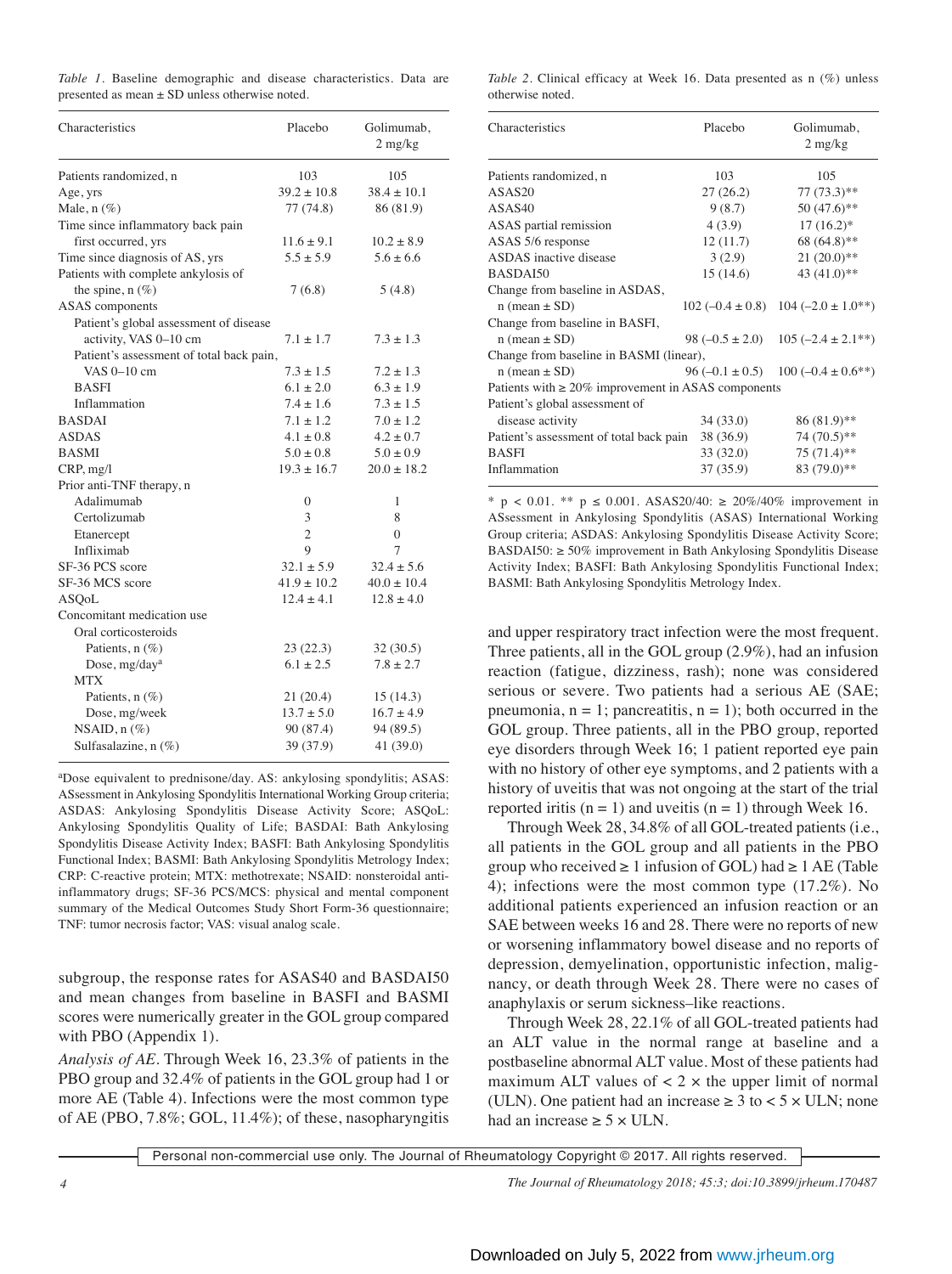

 $-0$  - Placebo  $\rightarrow$  Golimumab 2 mg/kg (n = 103) Golimumab 2 mg/kg ( $n = 105$ )  $\rightarrow$ 

*Figure 2.* Proportion of patients achieving an ASAS20 response (A), ASAS40 response (B), BASDAI50 response (C), or ASDAS inactive disease (D) through Week 28. Patients randomized to placebo crossed over to golimumab 2 mg/kg at Week 16 (dotted line). ASAS20/40: ≥ 20%/40% improvement in ASsessment in Ankylosing Spondylitis International Working Group criteria; ASDAS: Ankylosing Spondylitis Disease Activity Score; BASDAI50: ≥ 50% improvement in Bath Ankylosing Spondylitis Disease Activity Index.

 Among GOL-treated patients, 10.3% had an AST value in the normal range at baseline and a postbaseline abnormal AST value through Week 28. All of these increases were < 2 × ULN.

 Twenty-one GOL-treated patients received prophylaxis for latent TB during the study; none developed active TB. One-third had an elevated ALT level through Week 28; all increases were  $<$  3  $\times$  ULN. Three patients had an elevated AST level through Week 28; all increases were  $< 2 \times$  ULN. *Pharmacokinetics and immunogenicity.* After administration

of IV GOL 2 mg/kg at weeks 0, 4, and every 8 weeks, median

trough serum GOL concentration reached steady state by Week 12 and was maintained at Week 20 (0.65  $\mu$ g/ml). Among GOL-treated patients, 20 (19.0%) tested positive for antibodies to GOL through Week 20 using a highly sensitive, drug-tolerant immunoassay. Among the 20 antibody-positive patients, 6 were positive for neutralizing antibodies. Median trough GOL concentrations tended to be lower in patients who were positive for antibodies to GOL, and GOL concentrations tended to decrease as peak titers increased. At Week 20, 13 (65%) of the 20 antibody-positive patients had an ASAS20 response, and 6 (30%) had an ASAS40 response;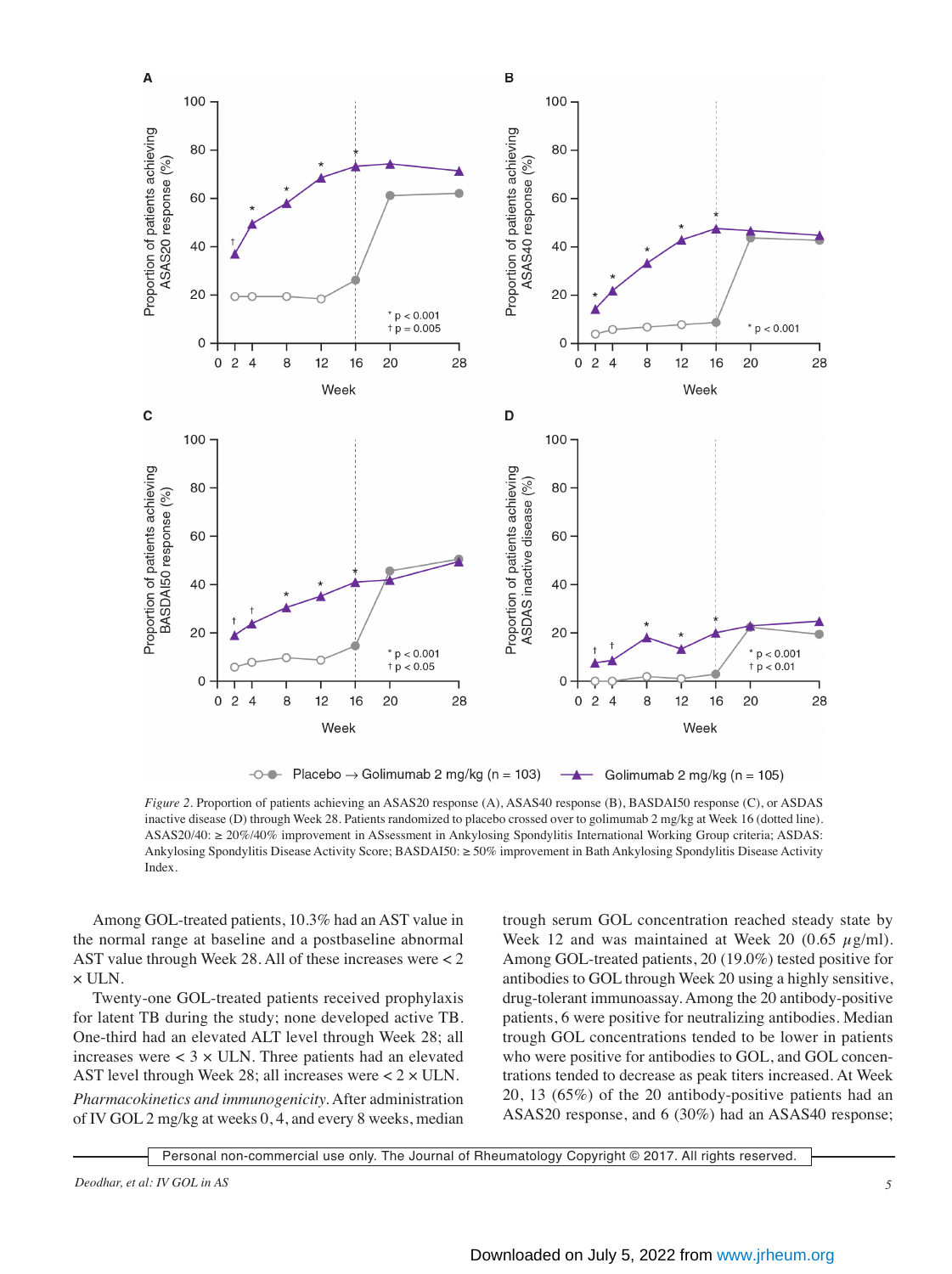*Table 3.* Health-related quality of life at Week 16. Data are n (mean  $\pm$  SD) unless otherwise indicated.

| Variables                                  | Placebo             | Golimumab.<br>$2 \text{ mg/kg}$ |
|--------------------------------------------|---------------------|---------------------------------|
| Patients randomized, n                     | 103                 | 105                             |
| Change from baseline in<br>SF-36 PCS score | $98(2.9 \pm 6.2)$   | $104(8.5 \pm 7.5^*)$            |
| Change from baseline in<br>SF-36 MCS score | $98(0.8 \pm 10.0)$  | $104 (6.5 \pm 9.1^*)$           |
| Change from baseline in ASOoL              | $98 (-1.8 \pm 4.6)$ | $104 (-5.4 \pm 5.0^*)$          |

\*p ≤ 0.001. ASQoL: Ankylosing Spondylitis Qualify of Life; SF-36 PCS/MCS: physical and mental component summary of the Medical Outcomes Study Short Form-36 questionnaire.

among the 84 patients who tested negative for antibodies to GOL, 65 (77%) had an ASAS20 response and 43 (51%) had an ASAS40 response. None of the infusion reactions occurred in patients who tested positive for antibodies to GOL.

#### **DISCUSSION**

Through Week 28 of the GO-ALIVE study, the signs and symptoms of AS were significantly improved among patients treated with IV GOL 2 mg/kg compared with those receiving PBO. The primary endpoint was achieved, with 73% of patients in the GOL group achieving an ASAS20 response at Week 16 compared with 26% of patients in the PBO group, and separation between the GOL and the PBO group was observed as early as Week 2. Of note, among the small subgroup of patients who had complete ankylosis of the spine, 3 of the 5 GOL-treated patients achieved an ASAS20 response at Week 16 compared with no patient in the PBO group. Additional data are needed to assess the efficacy of IV GOL in patients with complete ankylosis.

 All major secondary endpoints were met, which demonstrated that the response to IV GOL in this population was robust. Mean improvements in clinical efficacy measures and HRQOL were significantly greater in the GOL group compared with PBO. The significantly greater improvements in the SF-36 MCS score with IV GOL compared with PBO are particularly notable in this patient population  $8,22,23$ .

 Current treatment recommendations for adults with AS outline various therapy options with the overall treatment goals being to "reduce symptoms, maintain spinal flexibility and normal posture, reduce functional limitations, maintain work ability, and decrease disease complications"<sup>1</sup>. These recommendations support the use of anti-TNF therapy for patients with active AS despite receiving NSAID. The treatto-target concept is not as well developed for spondyloarthritides as with  $RA^{24}$ ; however, an international task force currently suggests that clinical remission/inactive disease of musculoskeletal symptoms should be a major treatment target<sup>25</sup>. Nearly 30% of patients randomized to GOL in GO-ALIVE achieved ASDAS inactive disease at Week 16.

 GOL has demonstrated efficacy in patients with AS by both SC<sup>8</sup> and IV routes of administration. Currently, GOL is the only anti-TNF therapy that can be administered as either an SC injection (monthly) or an IV infusion (over 30 min every 8 weeks). Patients often have preferences for mode and frequency of treatment administration for biologic therapies<sup>9,10</sup>. Patient involvement in determining treatment decisions has been shown to improve treatment satisfaction<sup>26</sup> and also efficacy outcomes<sup>27</sup>. Thus, the international task force treatment recommendations support the consideration of patient preferences as part of the shared decision-making discussion with physicians<sup>25</sup>.

 There was a higher incidence of AE with GOL than with PBO through Week 16, which is consistent with previous PBO-controlled trials of anti-TNF therapies in  $AS^{8,22,28}$ . Infections were the most common type of AE; most were not classified by the investigators as serious or severe. Few infusion reactions were reported. Two SAE occurred; both in the GOL group (pneumonia and pancreatitis) and before Week 16, with no additional SAE between weeks 16 and 28. No cases of new or worsening inflammatory bowel disease

*Table 4.* Adverse events through Week 28. Data presented as n  $(\%)$  unless otherwise noted.

| Variables                                  | Weeks $0-16$ | Weeks $0-28$              |                             |
|--------------------------------------------|--------------|---------------------------|-----------------------------|
|                                            | Placebo      | $GOL$ , $2 \frac{mg}{kg}$ | Combined GOL,<br>$2$ mg/kg* |
| Patients, n                                | 103          | 105                       | 204                         |
| Mean duration of followup, weeks           | 16.0         | 16.1                      | 20.2                        |
| Patients who discontinued because of an AE | $\Omega$     | $\Omega$                  | 1(0.5)                      |
| Patients with $\geq 1$ AE                  | 24(23.3)     | 34 (32.4)                 | 71 (34.8)                   |
| Patients with $\geq 1$ infection           | 8(7.8)       | 12(11.4)                  | 35(17.2)                    |
| Patients with $\geq 1$ infusion reaction   | $\Omega$     | 3(2.9)                    | 3(1.5)                      |
| Patients with $\geq 1$ SAE                 | $\Omega$     | 2(1.9)                    | 2(1.0)                      |
| Serious infections                         | $\Omega$     | 1(1.0)                    | 1(0.5)                      |
| Malignancies                               | $\Omega$     | $\left( \right)$          | 0                           |
| Deaths                                     | $\Omega$     |                           |                             |

\* The combined GOL group includes patients randomized to the placebo group who crossed over to GOL at Week 16 and patients randomized to the GOL group at baseline. GOL: golimumab; AE: adverse event; SAE: serious AE.

Personal non-commercial use only. The Journal of Rheumatology Copyright © 2017. All rights reserved.

*6 The Journal of Rheumatology 2018; 45:3; doi:10.3899/jrheum.170487*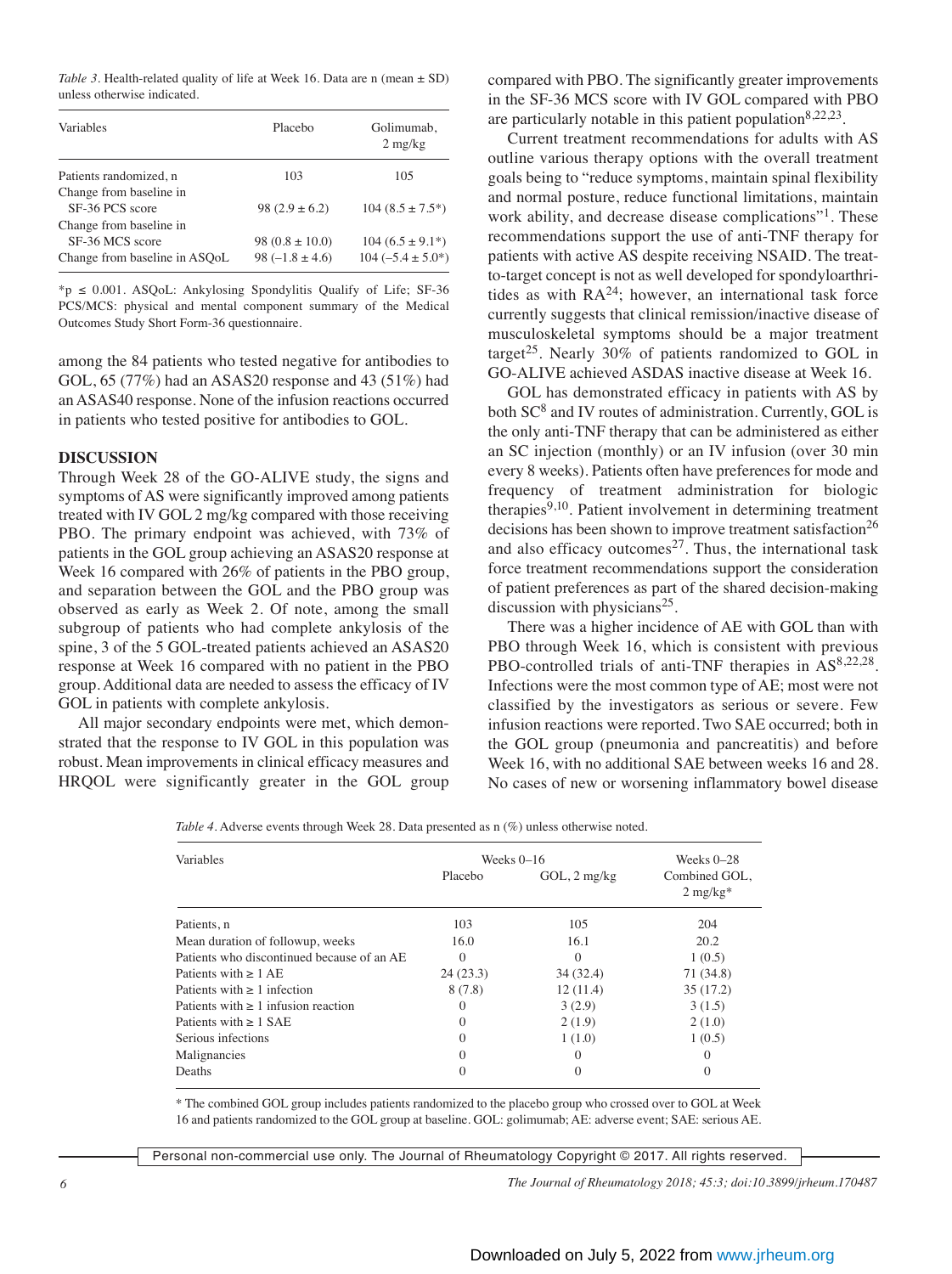occurred through Week 28, and there were no reports of depression, demyelination, opportunistic infection, malignancy, or death.

 Twenty patients tested positive for antibodies to GOL using a highly sensitive, drug-tolerant assay, which was consistent with other rheumatologic indications tested with the drug-tolerant immunoassay. The higher incidence of antibodies to GOL in comparison with the previous  $assay<sup>3</sup>$ was expected from using a more sensitive assay and was mostly due to low titer antibodies, which did not have an apparent effect on drug concentrations or efficacy. Higher titer antibodies, which were mostly neutralizing, appeared to be associated with lower GOL concentrations and diminished efficacy; however, there were too few patients with these high titers to draw any firm conclusions. Overall, development of antibodies to GOL did not preclude clinical response and there did not appear to be an effect of antibodies to GOL on infusion reactions because no infusion reaction occurred in patients who tested positive for antibodies to GOL.

 The results through Week 28 of the GO-ALIVE study demonstrated significantly greater clinical response and improvements in HRQOL with GOL compared with PBO in patients with AS. The incidence and type of AE that occurred through Week 28 were consistent with the established safety profile of anti-TNF therapies in patients with AS, and no new safety signals were identified. The safety and efficacy of IV GOL 2 mg/kg in this patient population will be reported through 1 year in a subsequent publication.

#### **ACKNOWLEDGMENT**

The authors thank Stephen Xu, MS, of Janssen Research & Development LLC for statistical support, and Rebecca E. Clemente, PhD, of Janssen Scientific Affairs LLC for writing support. These investigators randomized patients in the GO-ALIVE trial: Vikas Pandith, Proton Rahman (Canada); Gunther Neeck, Siegfried Wassenberg, Martin Welcker, Juegen Wollenhaupt (Germany); Sung-Jae Choi, Seung-Jae Hong, Tae-Hwan Kim, Sang Hoon Lee, Shink-Seok Lee (Republic of Korea); Cesar Francisco Pacheco Tena (Mexico); Anna Dudek, Maria Glowacka-Kulesz, Pawel Hrycaj, Slawomir Jeka, Marek Krogulec, Malgorzata Miakisz, Anna Zubrzycka-Sienkiewicz (Poland); Valerii Marchenko, Galina Matsievskaya, Anna Novikova, Dmitry Platonov, Olga Reshetko, Evgeniya Shmidt, Liudmilla Zharkova (Russia); Olena Garmish, Oleg Iaremenko, Olena Levchenko, Olena Lysunets, Dmitro Rekalov, Valentyna Romaniuk, Sergii Shevchuk, Mykola Stanislavchuk (Ukraine); Tina Bunch, Paul Caldron, Akgun Ince, Ramina Jajoo, Frederick Murphy, John D. Reveille (USA).

#### **REFERENCES**

- 1. Ward MM, Deodhar A, Akl EA, Lui A, Ermann J, Gensler LS, et al. American College of Rheumatology/Spondylitis Association of America/Spondyloarthritis Research and Treatment Network 2015 recommendations for the treatment of ankylosing spondylitis and nonradiographic axial spondyloarthritis. Arthritis Rheumatol 2016;68:282-98.
- 2. Simponi: Package insert. Horsham, Pennsylvania: Janssen Biotech Inc.; 2016.
- 3. Simponi ARIA: Package insert. Horsham, Pennsylvania: Janssen Biotech Inc.; 2016.
- 4. Weinblatt ME, Bingham CO 3rd, Mendelsohn AM, Kim L, Mack M, Lu J, et al. Intravenous golimumab is effective in patients with

active rheumatoid arthritis despite methotrexate therapy with responses as early as week 2: results of the phase 3, randomised, multicentre, double-blind, placebo-controlled GO-FURTHER trial. Ann Rheum Dis 2013;72:381-9.

- 5. Emery P, Fleischmann RM, Moreland LW, Hsia EC, Strusberg I, Durez P, et al. Golimumab, a human anti-tumor necrosis factor alpha monoclonal antibody, injected subcutaneously every four weeks in methotrexate-naive patients with active rheumatoid arthritis: twenty-four-week results of a phase III, multicenter, randomized, double-blind, placebo-controlled study of golimumab before methotrexate as first-line therapy for early-onset rheumatoid arthritis. Arthritis Rheum 2009;60:2272-83.
- 6. Keystone EC, Genovese MC, Klareskog L, Hsia EC, Hall ST, Miranda PC, et al. Golimumab, a human antibody to tumour necrosis factor [alpha] given by monthly subcutaneous injections, in active rheumatoid arthritis despite methotrexate therapy: the GO-FORWARD Study. Ann Rheum Dis 2009;68:789-96.
- 7. Kavanaugh A, McInnes I, Mease P, Krueger GG, Gladman D, Gomez-Reino J, et al. Golimumab, a new human tumor necrosis factor alpha antibody, administered every four weeks as a subcutaneous injection in psoriatic arthritis: Twenty-four-week efficacy and safety results of a randomized, placebo-controlled study. Arthritis Rheum 2009;60:976-86.
- 8. Inman RD, Davis JC Jr., van der Heijde D, Diekman L, Sieper J, Kim SI, et al. Efficacy and safety of golimumab in patients with ankylosing spondylitis: results of a randomized, double-blind, placebo-controlled, phase III trial. Arthritis Rheum 2008; 58:3402-12.
- 9. Sylwestrzak G, Liu J, Stephenson JJ, Ruggieri AP, DeVries A. Considering patient preferences when selecting anti-tumor necrosis factor therapeutic options. Am Health Drug Benefits 2014;7:71-81.
- 10. Scarpato S, Antivalle M, Favalli EG, Nacci F, Frigelli S, Bartoli F, et al. Patient preferences in the choice of anti-TNF therapies in rheumatoid arthritis. Results from a questionnaire survey (RIVIERA study). Rheumatology 2010;49:289-94.
- 11. Humira: Package insert. Abbott Park, Illinois: AbbVie Inc.; 2016.
- 12. Enbrel: Package insert. Thousand Oaks, California: Amgen; 2016.
- 13. van der Linden S, Valkenburg HA, Cats A. Evaluation of diagnostic criteria for ankylosing spondylitis. A proposal for modification of the New York criteria. Arthritis Rheum 1984;27:361-8.
- 14. Garrett S, Jenkinson T, Kennedy LG, Whitelock H, Gaisford P, Calin A. A new approach to defining disease status in ankylosing spondylitis: the Bath Ankylosing Spondylitis Disease Activity Index. J Rheumatol 1994;21:2286-91.
- 15. Anderson JJ, Baron G, van der Heijde D, Felson DT, Dougados M. Ankylosing Spondylitis Assessment Group preliminary definition of short-term improvement in ankylosing spondylitis. Arthritis Rheum 2001;44:1876-86.
- 16. Sieper J, Rudwaleit M, Baraliakos X, Brandt J, Braun J, Burgos-Vargas R, et al. The Assessment of SpondyloArthritis international Society (ASAS) handbook: a guide to assess spondyloarthritis. Ann Rheum Dis 2009;68 Suppl 2:ii1-44.
- 17. Jenkinson TR, Mallorie PA, Whitelock HC, Kennedy LG, Garrett SL, Calin A. Defining spinal mobility in ankylosing spondylitis (AS). The Bath AS Metrology Index. J Rheumatol 1994;21:1694-8.
- 18. Gorman JD, Sack KE, Davis JC Jr. Treatment of ankylosing spondylitis by inhibition of tumor necrosis factor alpha. N Engl J Med 2002;346:1349-56.
- 19. Calin A, Garrett S, Whitelock H, Kennedy LG, O'Hea J, Mallorie P, et al. A new approach to defining functional ability in ankylosing spondylitis: the development of the Bath Ankylosing Spondylitis Functional Index. J Rheumatol 1994;21:2281-5.
- 20. Doward LC, Spoorenberg A, Cook SA, Whalley D, Helliwell PS, Kay LJ, et al. Development of the ASQoL: a quality of life instrument specific to ankylosing spondylitis. Ann Rheum Dis 2003;62:20-6.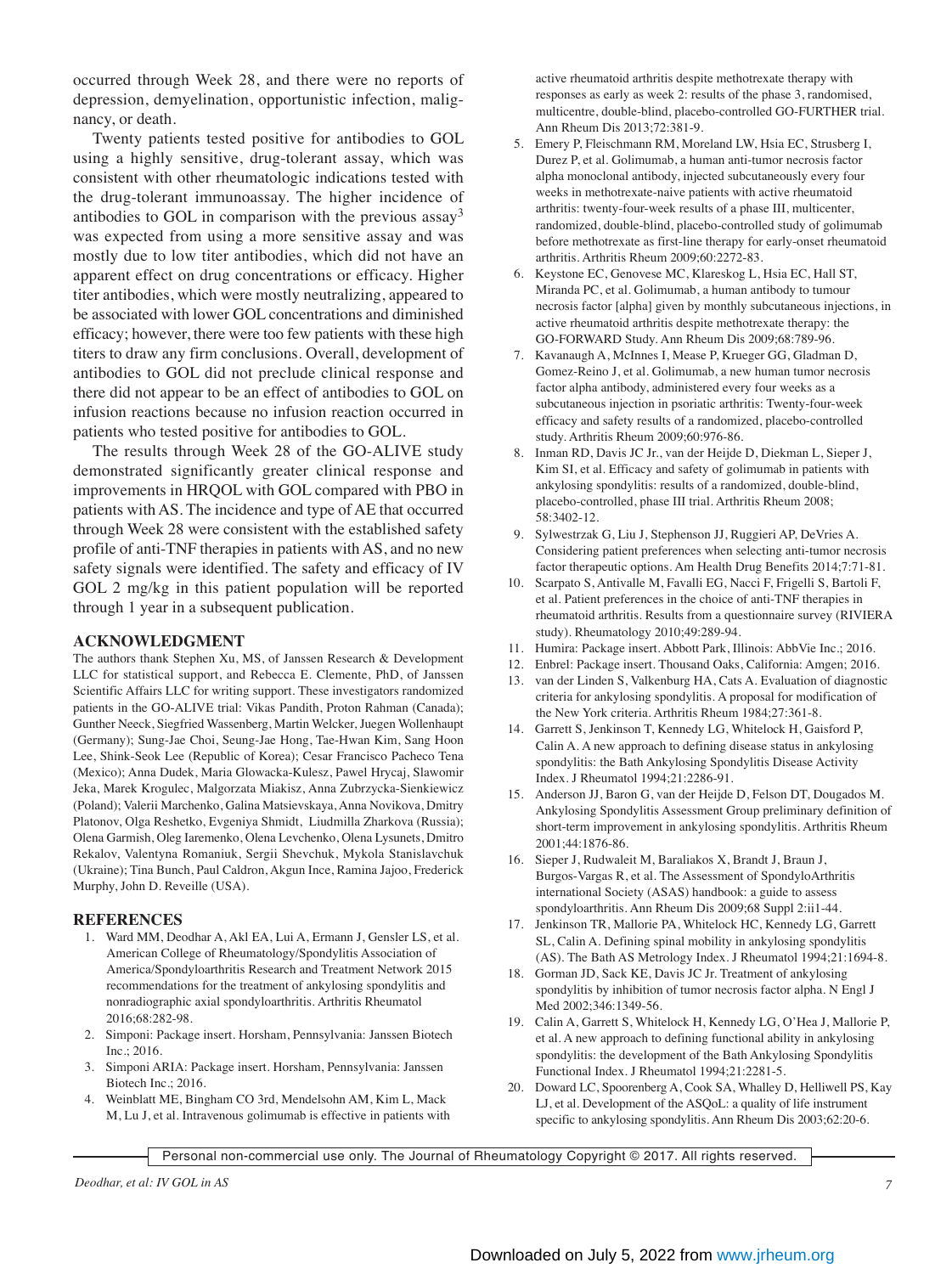- 21. van der Heijde D, Landewe R, Feldtkeller E. Proposal of a linear definition of the Bath Ankylosing Spondylitis Metrology Index (BASMI) and comparison with the 2-step and 10-step definitions. Ann Rheum Dis 2008;67:489-93.
- 22. Brandt J, Khariouzov A, Listing J, Haibel H, Sorensen H, Grassnickel L, et al. Six-month results of a double-blind, placebo-controlled trial of etanercept treatment in patients with active ankylosing spondylitis. Arthritis Rheum 2003;48:1667-75.
- 23. Davis JC Jr., Revicki D, van der Heijde DM, Rentz AM, Wong RL, Kupper H, et al. Health-related quality of life outcomes in patients with active ankylosing spondylitis treated with adalimumab: results from a randomized controlled study. Arthritis Rheum 2007; 57:1050-7.
- 24. Smolen JS, Breedveld FC, Burmester GR, Bykerk V, Dougados M, Emery P, et al. Treating rheumatoid arthritis to target: 2014 update of the recommendations of an international task force. Ann Rheum Dis 2016;75:3-15.
- 25. Smolen JS, Braun J, Dougados M, Emery P, Fitzgerald O, Helliwell P, et al. Treating spondyloarthritis, including ankylosing spondylitis and psoriatic arthritis, to target: recommendations of an international task force. Ann Rheum Dis 2014;73:6-16.
- 26. Umar N, Schaarschmidt M, Schmieder A, Peitsch WK, Schollgen I, Terris DD. Matching physicians' treatment recommendations to patients' treatment preferences is associated with improvement in treatment satisfaction. J Eur Acad Dermatol Venereol 2013; 27:763-70.
- 27. Staiger TO, Jarvik JG, Deyo RA, Martin B, Braddock CH 3rd. BRIEF REPORT: Patient-physician agreement as a predictor of outcomes in patients with back pain. J Gen Intern Med 2005;20:935-7.

 28. van der Heijde D, Kivitz A, Schiff MH, Sieper J, Dijkmans BA, Braun J, et al. Efficacy and safety of adalimumab in patients with ankylosing spondylitis: results of a multicenter, randomized, double-blind, placebo-controlled trial. Arthritis Rheum 2006;54:2136-46.

**APPENDIX 1.** Efficacy at Week 16 for patients with complete ankylosis at baseline. Data presented as n (%) unless otherwise noted.

| Variables                                    | Placebo          | Golimumab,<br>$2 \frac{\text{mg}}{\text{kg}}$ |
|----------------------------------------------|------------------|-----------------------------------------------|
| Patients randomized, n                       |                  | 5                                             |
| ASAS20                                       | $\left( \right)$ | $3(60.0)*$                                    |
| ASAS40                                       | $\left( \right)$ | 1(20.0)                                       |
| BASDAI50                                     | $\left( \right)$ | 1(20.0)                                       |
| ASAS partial remission                       | $\left( \right)$ |                                               |
| ASDAS inactive disease                       |                  |                                               |
| Change from baseline in BASFI, mean $\pm$ SD | $0.7 \pm 0.7$    | $-1.1 \pm 2.0$                                |
| Change from baseline in BASMI (linear),      |                  |                                               |
| mean $\pm$ SD                                | $-0.02 \pm 0.55$ | $-0.34 \pm 0.36$                              |

\* p < 0.05. ASAS20/40:  $\geq 20\%/40\%$  improvement in ASsessment in Ankylosing Spondylitis (ASAS) International Working Group criteria; ASDAS: Ankylosing Spondylitis Disease Activity Score; BASDAI50: ≥ 50% improvement in Bath Ankylosing Spondylitis Disease Activity Index; BASFI: Bath Ankylosing Spondylitis Functional Index; BASMI: Bath Ankylosing Spondylitis Metrology Index.